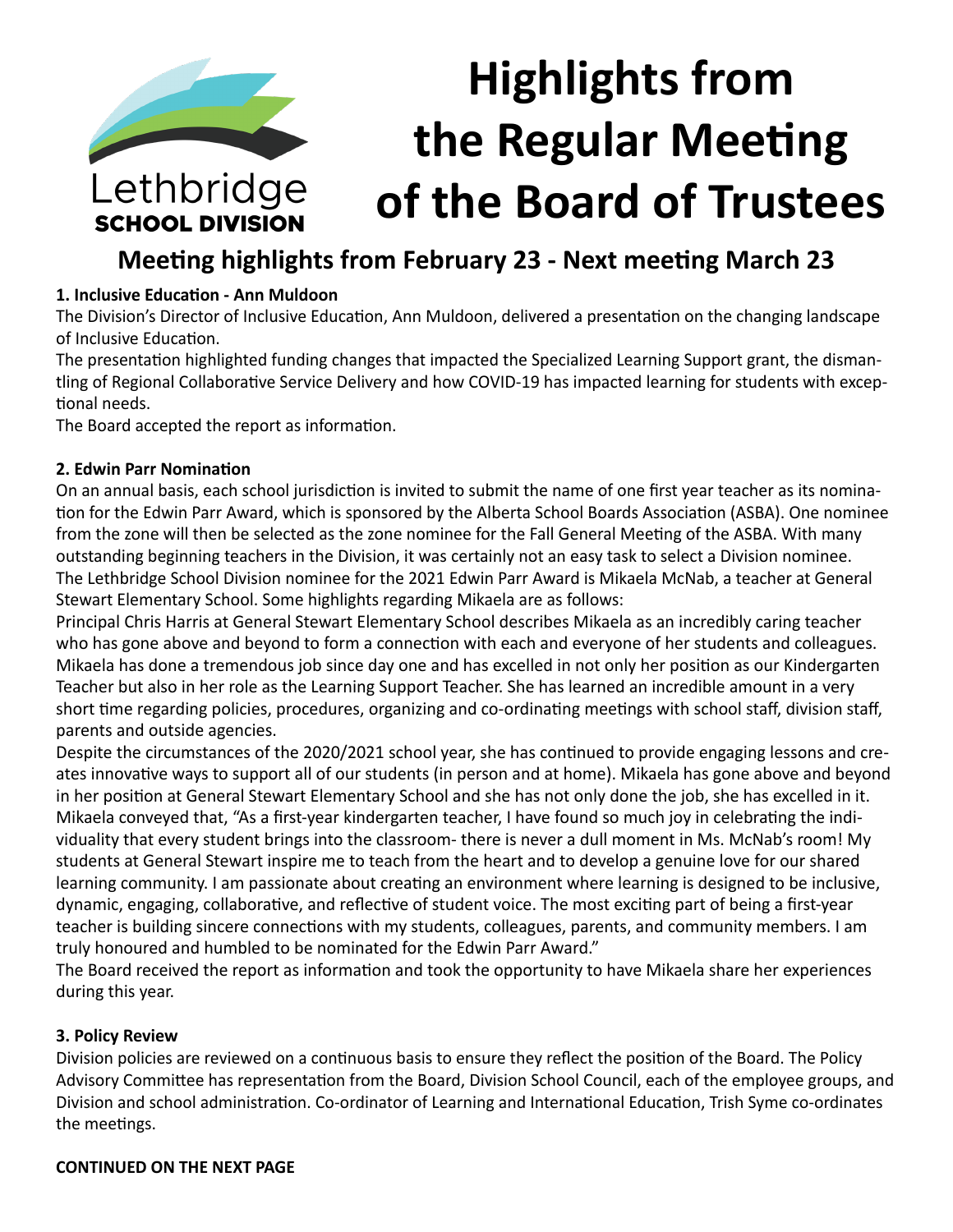#### **3. Policy Review**

The Board adopted the revisions to the policies as presented by the Policy Advisory Committee, or as amended. 204.2 Regular Board Meetings - Amended 400.2.1 Employee Conflict of Interest - Amended 401.1 Staff Hiring - Amended 405.4 Secondary Employment - Amended 609.5 Student Records - Amended The policies begin on Page 11 of the [AGENDA](https://www.lethsd.ab.ca/download/331651).

# **4. Boundary Review and Proposed Boundary Changes**

In 2018, the Board of Trustees approved the formation of committees to study school division boundaries to address growth and capacity concerns in west Lethbridge. Further to the west Lethbridge Boundary Review Committee, committees were formed for south Lethbridge due to the impending opening of Dr. Robert Plaxton Elementary School for the 2021-2022 school year, as well as an examination of north Lethbridge boundaries to re-distribute students in a manner that maintains balance and school viability.

The recommendations of the committees from the boundary review were presented on January 12th, 2021 via a video presentation on the Division website, with FAQs and detailed documents for each sector of the city. An opportunity for feedback from the community was provided on the website and over 600 responses were received.

On February 10th, the board met to review and consider all feedback that was received on the website along with any other direct correspondence received. Discussion included what could be done to adjust the boundary changes that were proposed, if feasible, to address some of the concerns brought forward through the feedback.

Some changes were made to the proposed boundaries based on the feedback provided.

The Board will receive a presentation by Superintendent, Cheryl Gilmore and Associate Superintendent, Christine Lee that summarizes what was heard from the feedback and what was discussed as potential changes to address concerns. The presentation will include the newly adjusted boundaries. It is recommended that the Board approve the new boundaries for the 2021-2022 school year.

The boundary review discussion also include a public forum, where submissions made on the topic of boundaries where read by Board Chair Christine Light.

The following email submissions were received for the Public Forum portion of the meeting:

I would like to voice my strong concern surrounding the school division's process to re-zone student catchments on the west side. The opportunity for public input seems flawed when the result does not reflect any proposal originally presented. How is the public to understand and give feedback on a proposal they never had a chance to view? As is the case with this re-zoning where the resulting plan was not seen in a proposal at any point. I believe the school division has a responsibility to provide meaningful opportunities for public review to conduct a transparent change. I do not believe the school division has accomplished this when reviewing the current re zoning.

 My personal concern revolves around the Crossings students being sent to Nicholas Sheran, in that this was not listed as an option at any point. I Feel that the Crossings change is a poor idea for the following reasons:

· Nicholas Sheran is geographically located further than Coalbanks Elementary and Mike Mountain Horse form the Crossings

· The majority of students attending Nicholas Sheran will move on to Senator Joyce Fairbairn leaving Crossing students with a broken social network when they move to GS Lakie. I believe this is a large reason why the Copperwood Jr high division was reverted back, so why does a Crossings student not receive the same consideration?

· Where Country Meadows and Garry Station's designated school is the closest school, Crossing students are treated differently? All three communities reside west of Metis and in close proximity to Mike Mountain horse

· Mike Mountain Horse has the capacity to accommodate the few students who reside in the Crossings. Surely, those few students cannot have a significant impact on enrollment and capacity concerns.

· The Crossing is a slow growth and low-density community thus resulting in a small footprint at a respective school. **CONTINUED ON THE NEXT PAGE**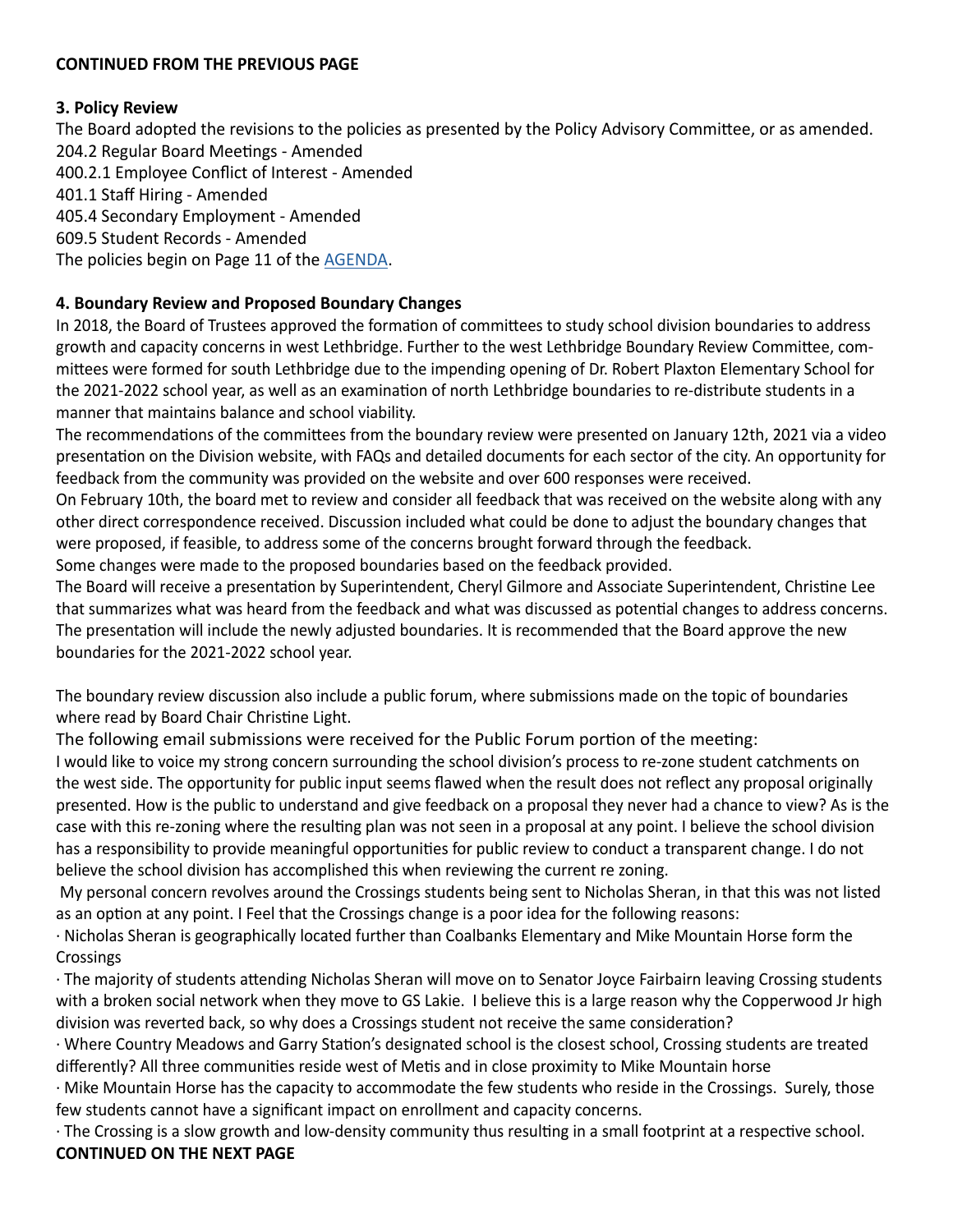I am aware that not everyone can be made happy when these lines are redrawn, but the process must be at a minimum transparent. I expect the zoning of the crossings community to be put up for public review prior to the current plan being implemented.

Thank you for your time,

#### **- Kevin and Lindsay O'Brien**

This past January, I reviewed the proposed changes to the westside elementary school boundaries by reviewing the Lethbridge School Division Boundary Review - West Lethbridge document in fine detail. While I did not like the idea of our youngest son moving from Coalbanks Elementary to the Mike Mountain Horse Elementary, I accepted the proposed change on the basis that he would be moving schools with a significant portion of his peer group and Mike Mountain Horse is the second closest school to our home. I did not provide feedback as my feedback would have been neutral. I supported the change, understood that boundary changes are needed, and appreciated the difficult task ahead for the Boundary Review Committee.

This past Friday, I was extremely disappointed to learn that my community of The Crossings has been zoned for Nicholas Sheran Elementary. This flies in the face of what I originally considered to be a transparent public engagement process, especially given that there is no further opportunity for public feedback.

I would like to provide comments based on a review of the latest version of the Lethbridge School Division Boundary Review - West Lethbridge. Unfortunately, the latest version of the document has not been made publicly available. So I offer the following comments for your consideration, based on the review document posted on the Lethbridge School District website on January 18, 2021 (attached). Please note the following:

- The document does not include a date or version tracking. The document filename does indicate that it is a final version.

- The document indicates that currently Mike Mountain Horse is 80% capacity, the lowest of all elementary schools in West Lethbridge. With the proposed boundary changes MMH will be at 72%, again the lowest of all elementary schools in West Lethbridge.

- The document does not include any reference to the community of The Crossings. The document does, however, make multiple and consistent references to the community of The Piers. Please note that The Piers is a proposed community that has not yet broken ground for construction. No construction commencement date has been set. The community does not exist. The Crossings, however, is now in Phase 6 of construction. I emphasize this point as the document suggests a lack of understanding of West Lethbridge communities by the Boundary Review Committee.

My concerns with the latest change to zone The Crossings from Coalbanks to Nicolas Sheran as opposed to Coalbanks to Mike Mountain Horse are as follows.

- The students in The Crossings will be segregated from their peer group that currently exists at Coalbanks. The peer group consists of students from the communities of Copperwood, The Crossings, Garry Station, and Country Meadows. The originally proposed move to Mike Mountain Horse was perfectly acceptable as the students from The Crossings would maintain at least a portion of their existing peer group. In the move to Nicolas Sheran, The Crossings students will be starting from scratch in developing a peer group at a school where peer groups are already well established. Following graduation from Nicolas Sheran, the students will then be faced with the same daunting scenario as they transition to G.S. Lakie. This leaves The Crossings students with the sense that they are being singled out and treated unfairly.

- There are very few students in The Crossings. I would estimate there are approximately six elementary school students in The Crossings that currently attend Coalbanks. Surely Mike Mountain Horse can accommodate these few students (please see my comments on capacity above). In terms of future growth, please note that The Crossings is the slowest growing new construction community on the westside. The latest phases are only at approximately 50% of building lots sold. According to the City of Lethbridge Land Development department, many future planned communities are on hold until growth targets are reached in current construction communities and the economy recovers. In other words, you will not see rapid increases in student enrollment originating from The Crossings for several years to come.

#### **CONTINUED ON THE NEXT PAGE**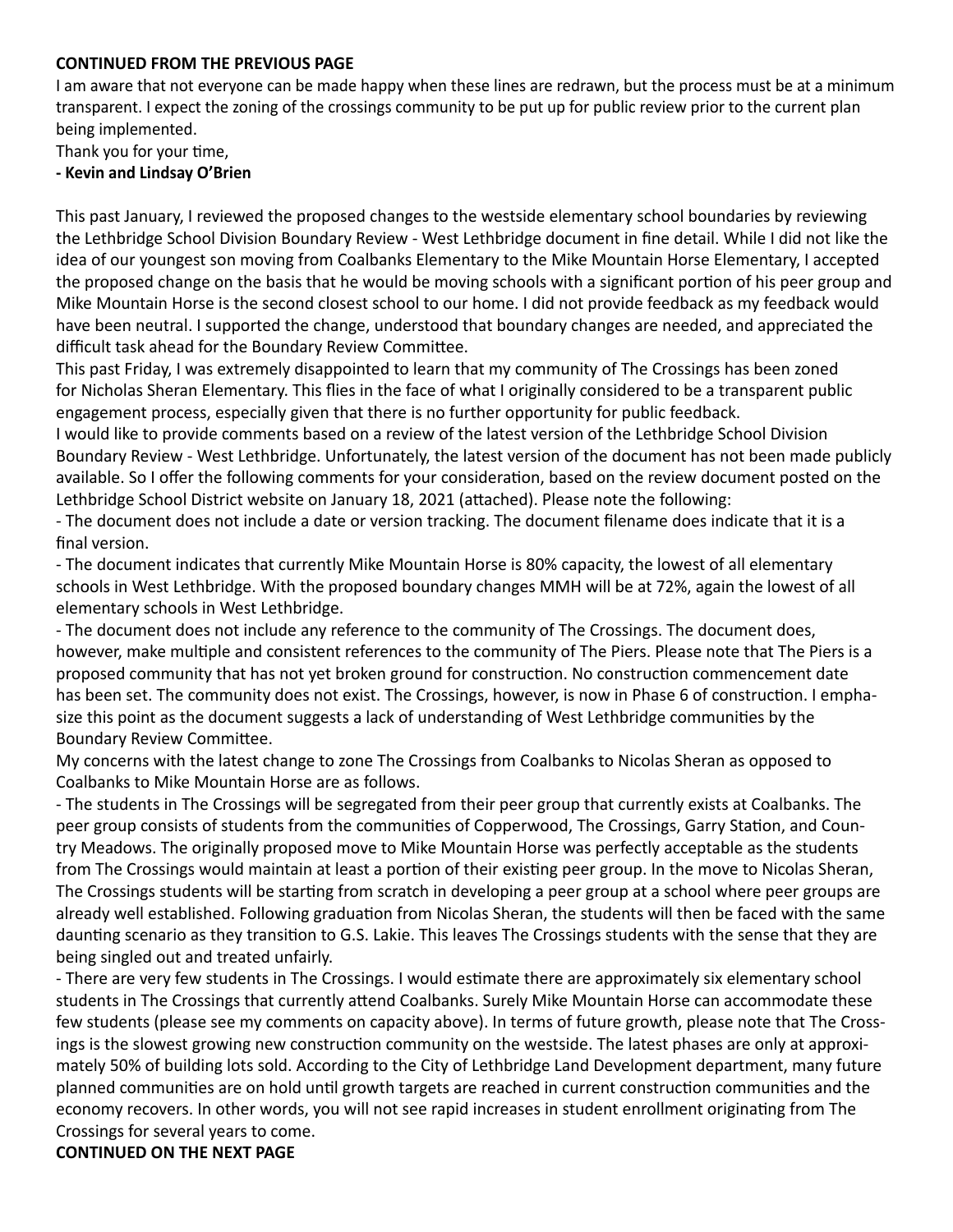- Our son prefers to walk, bike, or scooter to school. We certainly encourage this as it promotes healthy learning. Currently, he can access Coalbanks with ease with only one major traffic artery crossing (Whoop Up controlled intersection in a low traffic volume area). This would be the same case for attending Mike Mountain Horse as the school is fairly accessible from our home. To attend Nicolas Sheran, however, means an unreasonable distance for his age and he would have to cross three major traffic arteries (Metis, Whoop Up, and McMaster, all in high traffic volume areas). So in essence, our son's option to walk, bike, or scooter to school would be stripped away. Superintendent Gilmore, I too work in the public service sector so I reiterate my appreciation for all that you do, especially on the difficult task at hand. In my role, I am involved in public consultations on a regular basis and I can tell you that the public engagement included in the boundary review process has been lacking. The aesthetics of making changes to the boundaries with no additional public consultation are indeed very poor in the public eye. I leave you with the following requests:

- Zone The Crossings for Mike Mountain Horse Elementary, as originally planned.

- Alternatively, zone The Crossings for Coalbanks Elementary, as it is currently. Note that this option may open the opportunity to save on busing service since, as I understand it, The Crossings does not actually meet the distance criteria for busing to Coalbanks.

#### **- Brian Sexton**

I am Katrina Sexton and I have a son in both elementary and middle school.

After the first revision of the boundary, and talking with my youngest son, he became ok with going to Mike Mountain Horse. Now again there is another revision of the boundaries and he is now at Nicolas Sheridan. We live in the Crossings. Now you have taken him away from his friends in Coalbanks but at least he was going to Mike Mountain Horse with friends but now you are moving him again to Nicolas Sheridan with no friends.

I am extremely disappointed in our school division. I understand the original move but now there is not even the option of feedback on yet again another move.

You are taking one small community and seemed to be moving it around like this community does not matter. I do not want my child going to Nicolas Sheridan. I am ok with Mike Mountain Horse. You are taking one community away from the group of people they are familiar with.

The logistics of the map do not make sense. The original proposed had Highland going to Nicolas Sheridan. This did not make sense. So to fix that, you take another small community and move it.

Our son typically walks or bikes to school. He can continue to do that going to Mike Mountain Horse but can not if he attends Nicolas Sheridan. He would need to cross three major roads.

Again - I am disappointed in the change. The school division is segregating the other communities. All schools except for Coalbanks, have various communities. Coalbanks is the only school only having the Copperwood community. If anything, it would make sense to leave Crossings at Coalbanks. In the Crossings there is only a handful of kids here. I look forward to hearing from you. I can be reached at 403 394-8291.

#### **- Katrina Sexton**

A video submission was also submitted from **Kevin O'Brien**, which can be found 1:54:09 in to the Board meeting livestream found here: [LIVESTREAM](https://www.youtube.com/watch?v=cRd_-khou1Y&t=6897s).

The boundary changes, as amended, were approved, effective for the 2021-2022 school year. The amendment stated Nicholas Sheran will remain the boundary school for the Crossings area, but Crossings families will have priority School Choice up to and including 2023-2024 to attend Mike Mountain Horse School as an out-of-attendance boundary school. The boundary presentation can be found on Page 22 of the [AGENDA.](https://www.lethsd.ab.ca/download/331651)

#### **5. Public Forum**

A Public Forum submission was submitted, via video, from Allison Pike. The Public Forum submission can be found 2:46:36 into the Board meeting livestream here: [LIVESTREAM](https://www.youtube.com/watch?v=cRd_-khou1Y&t=6897s).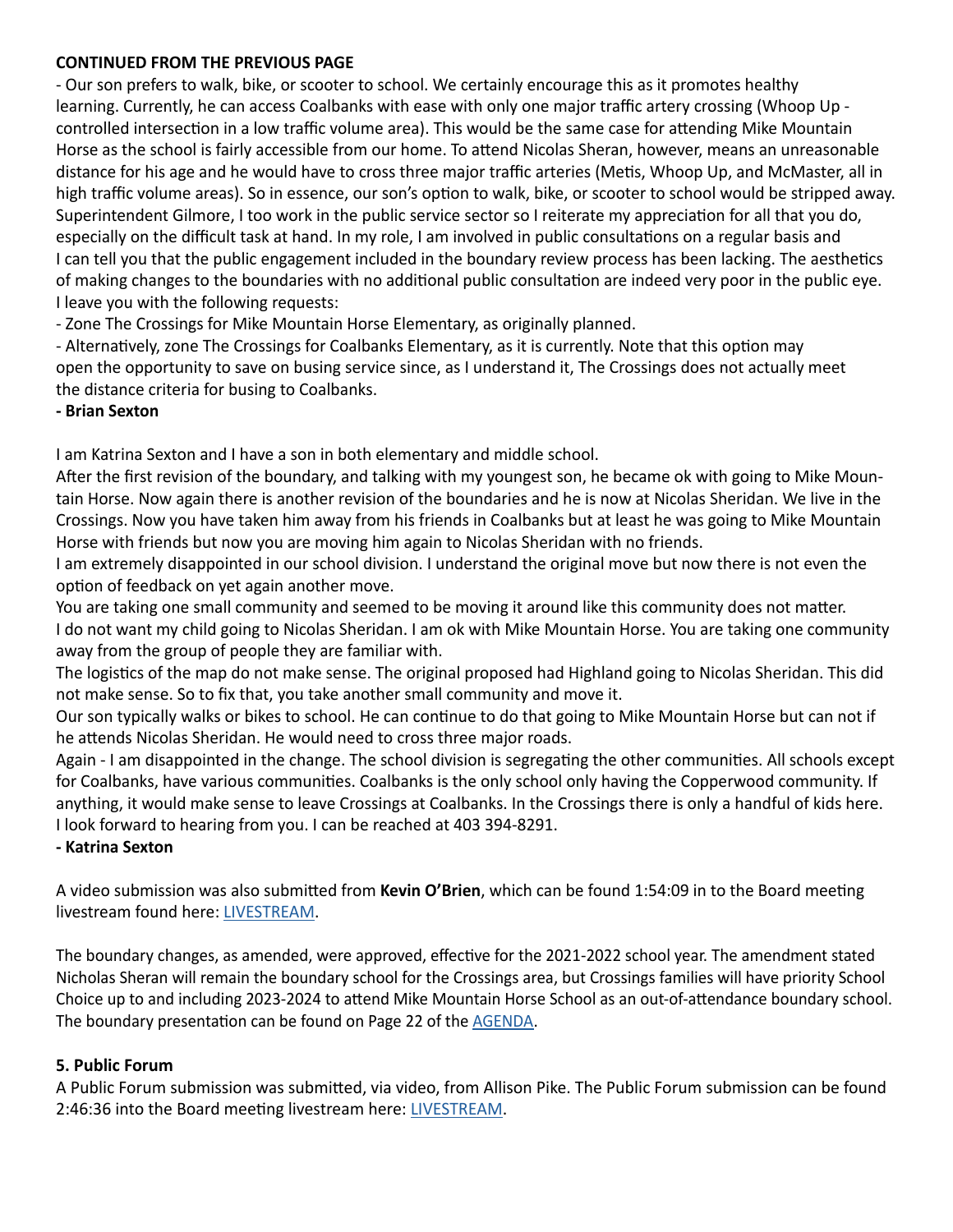# **6. Associate Superintendent Reports**

Christine Lee, Associate Superintendent, Business Affairs; Mike Nightingale, Associate Superintendent, Human Resources and Morag Asquith, Associate Superintendent, Instructional Services, delivered their respective reports for the Board. To read the reports in full, see Page 56 of the [AGENDA](https://www.lethsd.ab.ca/download/331651).

# **7. Board Priorities**

The Division Office Leadership Team is committed to keeping the Board informed regarding progress in Board priority areas. An update on progress is provided in the form of a report each month.

The Board received the report as information.

The report can be found on Page 72 of the [AGENDA.](https://www.lethsd.ab.ca/download/331651)

# **8. Acknowledgements of Excellence**

The Board has a long-standing practice of acknowledging the efforts of students and staff whose commitment to excellence has resulted in outstanding achievement. Details of accomplishments of note are provided as information. Congratulations to the following Division staff and students:

# **Showcasing Winston Churchill High School:**

The students in our Leadership class are making a PROFOUND difference in our school community. The two teachers are Omar Kadir and Trena Parkyn. They are creating an environment where students are creative, take risks, and are empowered to be change-makers in our school!

They inspire and support the leadership students to be positive leaders in our school.

Kimberly Van Genderen and Ziqiao Chen: Virtual Spirit Week and Recognition for Support Staff Amber Quo, Brooklyn Ponech, and Lana Van Genderen: Halloween kindness cards, Christmas cookie contest, Birthday celebrations, Valentine's Day Gratitude cards, and Churchill History (they are creating ways for us to celebrate our 60th anniversary).

Neecki Karki, Ashmitha Bhattarai, Sophia Bird, Matthew De Guia, Lily Derbich, Xinhong Li, Jessie Liang, Bhawana Pradhan, and Sage Waldner: Clothing drive – arranged a massive amount of clothing and toiletries to be donated, students were then able to "shop" for free, thank you message virtual assembly, helped Jocelyn (teacher) with ELL every Thursday, provided exam snacks for all our students, made online Kahoot for the whole student body to play, and helped with Churchill Pics for History Hall (we are re-doing our spaces at Churchill).

Amanda Dang, Emma Craig, Meadow Hodgson, Madisyn Letondre, and Madeline Saad: Tim Hortons for teachers, Food drive, and they created a survey to get feedback about how we can better organize our website. Steven Yang, Cody Borho, Gwenand Friquin, Karson Harper, Jordy Nguany, Ruben Sana, Masataro Tatsuno, and Connor Trechka: Caretaker Appreciation Day and February Black History Month Display Karmyn Burndred, Bonavi Boniel, Destyni Johnston, Felicity Miller, and Kira Simoni: Take what you need board x 2 (bulletin board dedicated to spreading positivity), Pumpkin Carving Contest, and History Hall Pics.

Myah Greenwood, Katy Harding, Olivia Harding, Tamara Joseph, Madison McLaren, Samreet

Mutti, Andi Neudorf, Karuna Rai, and Kennedy Smith: Display cases for Orange Shirt Day, mental health, Halloween, Remembrance Day, Rock your Mocs, welcome back, and final exams.

Events: Orange Shirt Day, mental health week, decorate whole school for welcome back, and 60th anniversary (working on).

They are also designing a student wellness room (getting feedback from students and staff), applying for a grant and moving forward with it.

Julissa Gonzalez, and Chelsea Oyebola ran the School Instagram and 60th Yearbooks.

Mia Beal, Katelin Conarroe, Brooklyn Lesko, and Jayda Morrison: Gratitude Board (a bulletin board dedicated to positive messaging and a focus on gratitude) and Rock your Mocs.

Nataeya Black Water, Phoenix Clarke, Autumn Dainard, Dawson Lashley, Morgan McLaren, Megan Poulsen, Sydney Sieben, and Didi Zuidema: Exam Notes and Water (they supplied positive notes and water for all our students during exams), TikTok Challenge, Spirit Weeks, and front display.

**CONTINUED ON THE NEXT PAGE**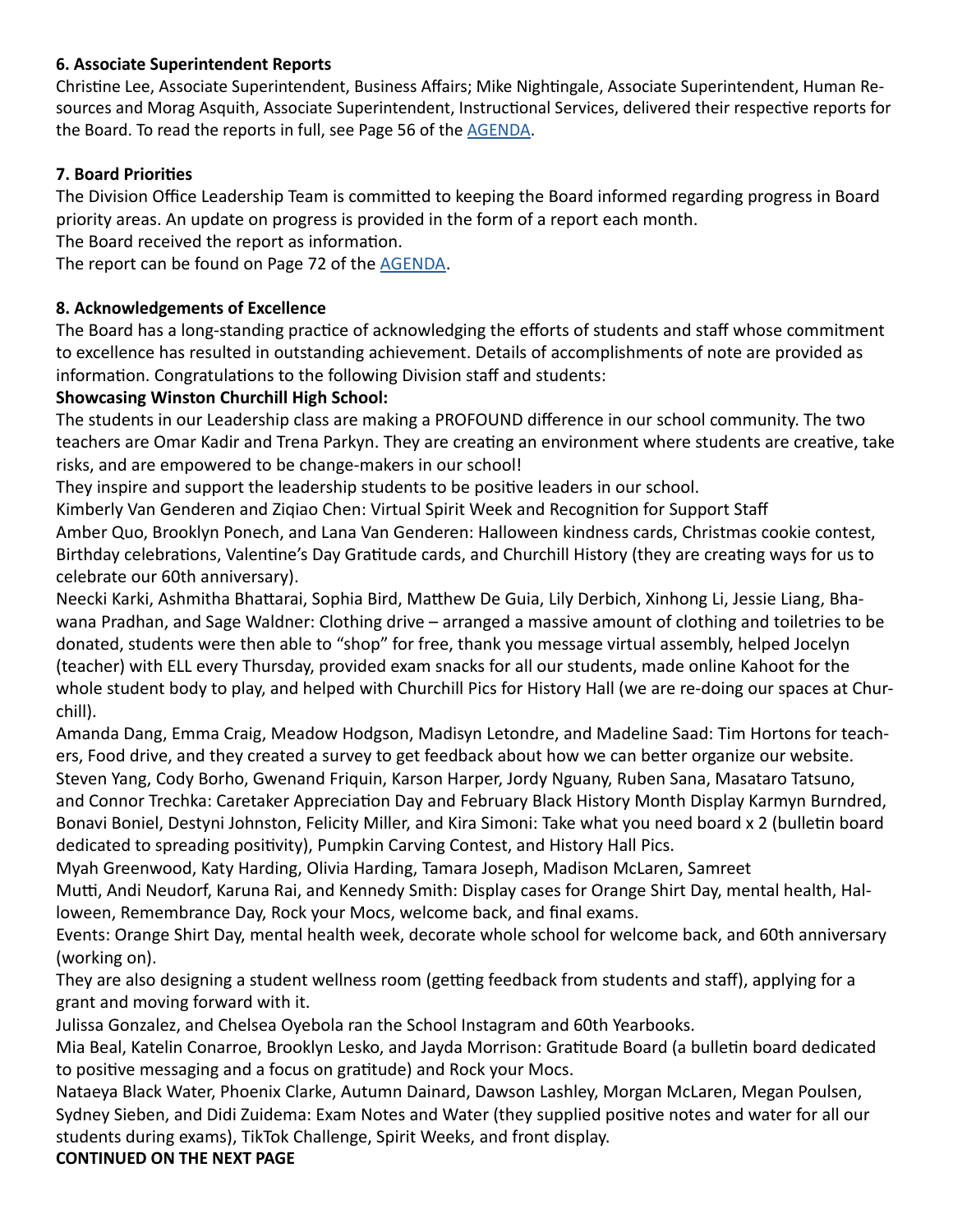#### **8. Acknowledgements of Excellence**

#### **Showcasing Senator Joyce Fairbairn School:**

Based on the template of the viral YouTube series, Some Good News with John Krasinski Some Good News with John Krasinski Ep. 1 - YouTube, students at SJF have produced two episodes of our very own FGN. Spearheaded by our wonderful FSLC, Robyn Kalau, these short videos highlight uplifting news clips from around the world and celebrate the accomplishments of our students.

In addition, students share positive messages and encourage everyone to look for the good within our current context. Click here for a little good news from our Falcons: [Fairbairn Good New Ep 1](https://www.youtube.com/watch?v=ViwyjZBHBZw) and Fairbairn Good News [Ep 2.](https://youtu.be/jbWPlJWuq3M)

Fairbairn Cares: This winter, a group of community minded teachers organized our most successful Food Bank Donation Drive yet. Spurred on by various incentives, Link: Mr. Sutherland Shaves His Beard! Link: Mr. Miller's TikTok Video our community raised almost \$2000 for the Lethbridge Foodbank!

Just for fun: Check out the YouTube created by Jordyn Penner. Jordan is now a grade 8 student who posted a "Drop Everything and Draw" video two years ago in Mr. Filipenko's class…. to date Jordyn's video has 1.5 MIL-LION views on our YouTube channel. [One Big Circle WWE - YouTube](https://can01.safelinks.protection.outlook.com/?url=https%3A%2F%2Fwww.youtube.com%2Fwatch%3Fv%3Dejbt2f6T17k&data=04%7C01%7CBill.Bartlett%40lethsd.ab.ca%7C3729a1c20cc64aa64f9c08d8cea75749%7C3c0e8b63e64e4c8da40f1d213b670472%7C0%7C0%7C637486565425195391%7CUnknown%7CTWFpbGZsb3d8eyJWIjoiMC4wLjAwMDAiLCJQIjoiV2luMzIiLCJBTiI6Ik1haWwiLCJXVCI6Mn0%3D%7C1000&sdata=JecleUCGA3e%2FI3ebzjk9oGFX8%2B0xcfZQfOG2DmUjPKY%3D&reserved=0)

Literacy: One Grade, One Book. Our Grade 6s took a deep dive into Percy Jackson and the Lightening Thief as the base to an extensive crosscurricular unit of study incorporating diverse LA and Social Studies curricular objectives. As one of the activities, each cohort designed a temporary door wrap to illustrate the characteristics of various Greek gods and goddesses in accordance with the different camp cabins from the novel.

Our Grade 7 students will soon disappear into the pages of Ghost as they run through Jason Reynold's novel to explore various universal themes and literary devices. We are grateful to members of our community who donated copies of these novels. This allowed students to have use of individual copies so that teachers need not worry about sharing between cohorts.

Shifting to a virtual Scholastic Book Fair this year was a new experience and our love of reading came through. We totaled just over \$1300 dollars in book sales and earned \$264.60 in support of our Learning Commons library collection.

We are also very grateful for an anonymous community donation we received in acknowledgment of "efforts of teachers and support staff and unique programs offered in the school." These funds helped our students enjoy an incredibly engaging virtual presentation by acclaimed Canadian authors Eric Walters and Sigmund Brouwer.

Numeracy: Part of Knowing our "Why" when we were developing our Fairbairn community was an inherent belief amongst our staff to provide our students with an opportunity to explore, understand, and practice numeracy skills consistently throughout their middle school years.

We are very proud of our numeracy program and have been purposeful and reflective in the manner that we have developed it.

Fairbairn numeracy is a stand-alone program which occurs every day in our building (20 minute class). Through a series of assessments our numeracy groups are leveled so we can meet our students where they are at and provide them with the supports and interventions they need to find success. Our smaller classes and "spiraled curriculum" model ensure our numeracy students receive repeated/targeted practice throughout the school year. This repetitive consistency is intended to build up the retention of basic numeracy skills that our students can then apply in other areas of their lives. All staff are involved in delivering our numeracy program and take an active roll in helping to identify our student's numeracy strengths and weaknesses. In our short tenure we have seen impressive improvements in our student's confidence and attitude towards numeracy-based activities within our school and at the high schools our student attend. Our math PAT results speak for themselves and help to validate our direction for the future.